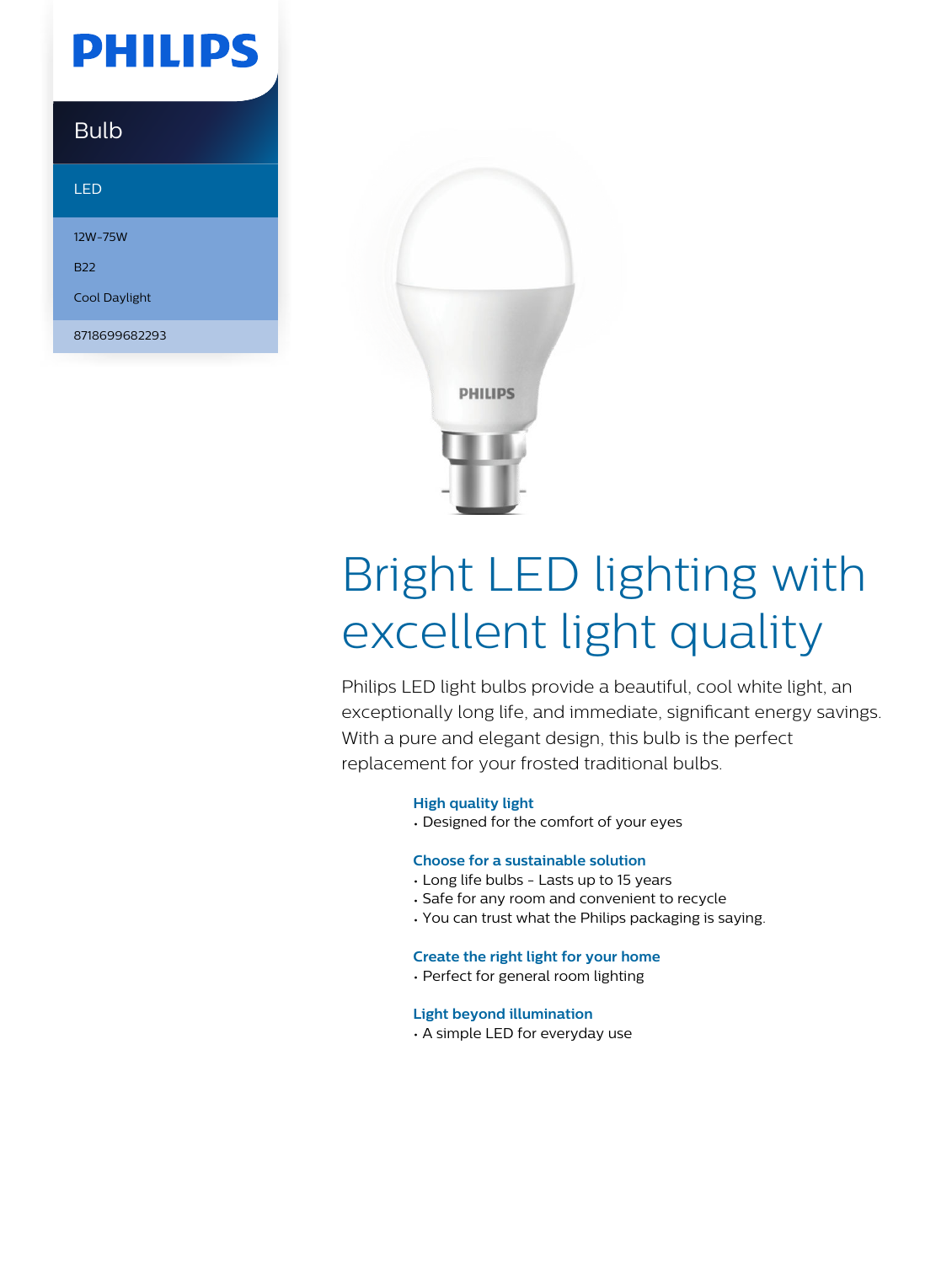## **Highlights**

### **Gentle LEDs, easy on the eyes**



It's easy to see how harsh lighting can strain the eyes. Too bright, and you get the glare. Too soft and you experience flicker. Now you can gently light up your world with LEDs designed to go easy on the eyes, and create the perfect ambience for your home.

### **15,000-hour rated average life**



With a lifetime of up to 15,000 hours, you can reduce the hassle of frequently replacing your light bulbs, and enjoy a perfect lighting solution for over 15 years.

### **No hazardous substances**

Philips LED lights contain absolutely no hazardous materials, making them safe for any room and convenient to recycle.

### **No UV or IR**

The beam of light is free of infra-red meaning no heat is radiated, and no ultra-violet light means that fabric and items under this light wonφat fade.

### **Perfect for general lighting**



Contemporary lighting with Philips LED standard bulbs for use in table lamps, floor lamps, and pendant fixtures. Ideal for use in kitchens, kitchen island lighting, living rooms and dining rooms.

#### **A simple LED for everyday use**



The Philips everyday LED is the perfect bulb for your basic lighting needs. It provides the beautiful light and dependable performance you expect from LED at an affordable price.

### Specifications

### **Bulb characteristics**

- Dimmable: No
- Intended use: Indoor
- Lamp shape: Non directional bulb
- Socket: B22
- Technology: LED
- Type of glass: Frosted

### **Bulb dimensions**

- Height: 10.9 cm
- Weight: 0.106 kg
- Width: 6 cm

### **Durability**

- Average life (at 2.7 hrs/day): 15 year(s)
- Lumen maintenance factor: 70%
- Nominal lifetime: 15,000 hour(s)
- Number of switch cycles: 7,500